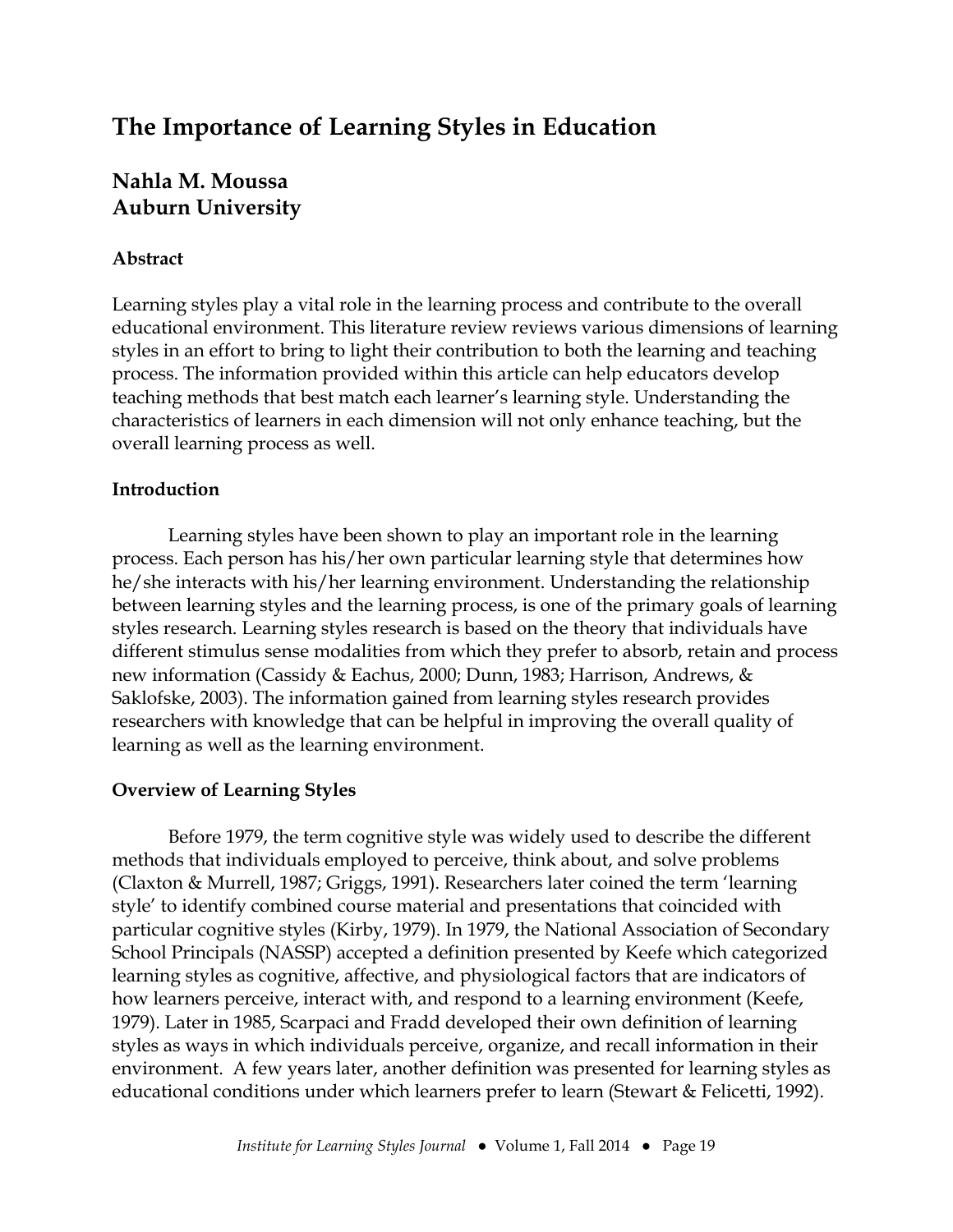While there have been many attempts to define learning styles, there is no agreed upon single, unifying definition (Claxton & Murrell, 1987).

Learning styles researchers are more concerned with the ways in which students prefer to learn than what they actually learn. There are three primary concepts that make up the framework of learning styles: (1) information processing; (2) instructional preference; and (3) learning strategies (Cassidy, 2004). As described by Cassidy, information processing is the intellectual ability of a person to understand the information process. Instructional preference is described as a preferred learning environment for an individual; however, it is difficult to measure the preference.

#### **Learning Styles Dimensions**

In 1979, Keefe specified several dimensions of learning styles that were considered to be the most relevant to the improvement of the learning process. These dimensions were: (a) field independence versus dependence (Witkin et al., 1971); (b) perceptual modality preferences (Price, Dunn & Dunn, 1978); (c) conceptual tempo (Kagan, 1966 ); (d) leveling versus sharpening (Holzman & Klein, 1954); (e) conceptual level (Hunt, 1977; Hunt et al., 1978; Price, Dunn, & Dunn, 1978); (f) locus of control (Rotter, 1971); (g) achievement motivation (McClelland, 1971); (h) social motivation (Hill & Nunnery, 1973); and (i) masculine – feminine behavior (MacCoby & Jacklin, 1974).

# *Field Independent vs. Dependent*

Founded by Herman Witkin (1962), the field independent versus dependent dimension has been cited as having the greatest potential for the improvement of the educational process (Keefe, 1979; Wooldridge, 1995). Its concept is the most researched of all the learning styles dimensions and deals with learner perceptions. The field independent-dependent dimension reflects learner differences in terms of interpersonal orientation, attention span, competitiveness, and the level of comfort with the structure of the learning environment. For example, field independent/analytical learners do not depend on the environment for reference and cues. Instead, they are able to analyze information and solve problems independently. They appear active, autonomous, and self-motivated in their life approach. They prefer formal learning situations in which teacher is regarded as a source of information. Field-independent learners are competitive, impersonal, and achievement-oriented (Witkin et al., 1971; Witkin et al., 1977; Witkin & Goodenough, 1981). As for field-dependent learners, the organization of the surrounding field controls the mode of perception. In the field dependent mode of perceiving, parts of the field are reflected as separated from the organized ground. Persons who are considered dependent learners depend on the environment of the learning situation for structure. They are interpersonally oriented and depend on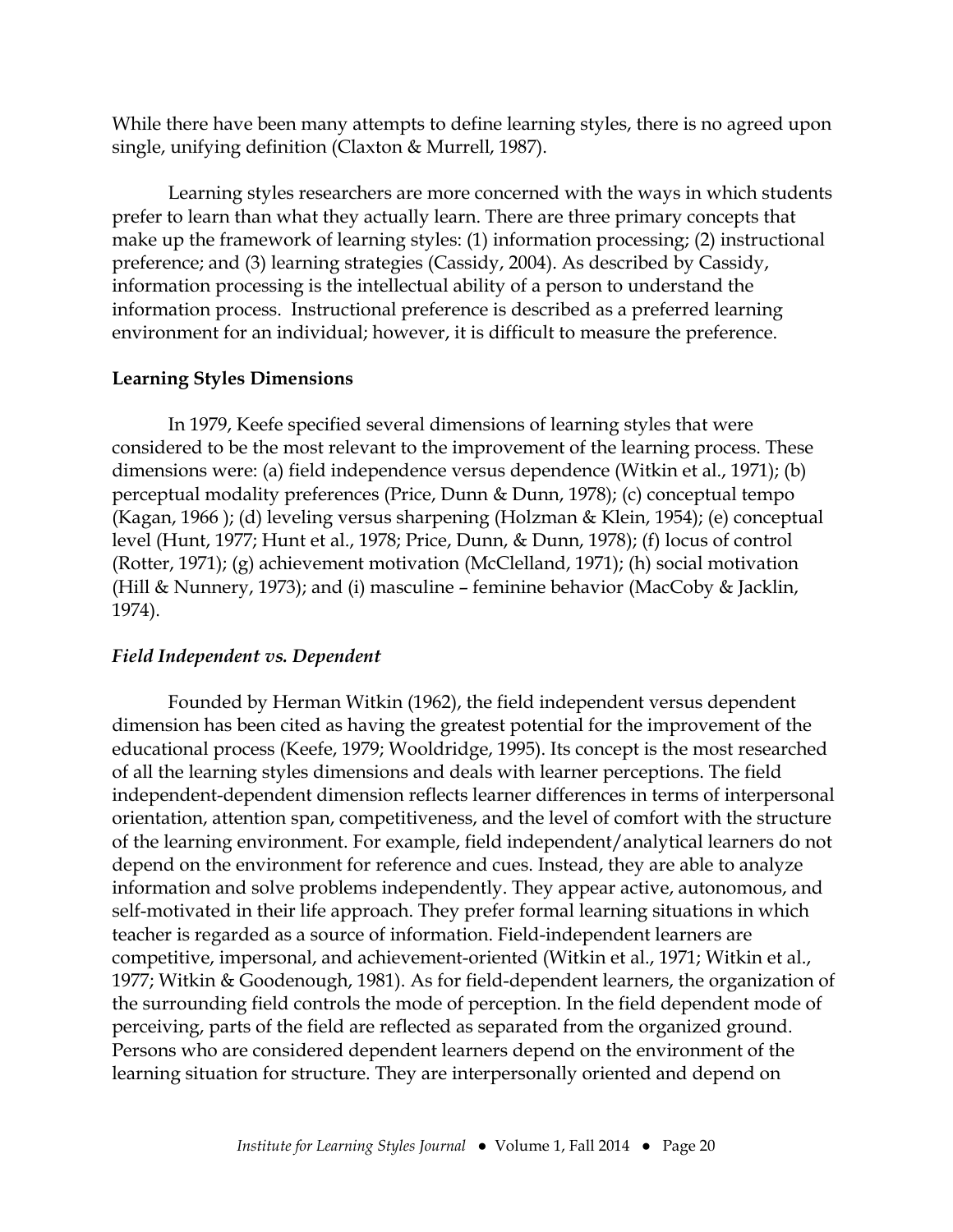external stimuli. In the learning environment, the teacher is viewed as simply another individual.

# *Perceptual Modality Preferences*

Perceptual modality preferences is a cognitive learning style dimension that measures the learner's preferred ways of understanding and perceiving experiences based on the use of a particular mode of sensory (Keefe, 1979). There are variable sensory modes that individuals can utilize to perceive their environment including visual, aural, kinesthetic, haptic, print, interactive, and olfactory.

Visual learners are those who prefer visual sensory modes to perceive their environment. They are assumed to learn best by visual stimuli such as pictures, graphs, maps, or images, and slides. They perceive information the best through colored depictions and media. According to learning style theory, a visual learner has to look, notice and write in order to obtain the highest level of understanding and mastery (Dunn, 1993; Zapalska & Dabb, 2002).

In a large meta-study, it was found that graphic and tactile display of the subject matter had a great effect on learning outcomes regardless of any trial to match them with learners' modalities (Marzano, 1998). One study discovered that visual display through using pictures was advantageous for adults, regardless of the degree of preference for visual images. It was also particularly beneficial for those who prefer verbal processing (Constantinidou & Baker, 2002).

Auditory learners learn best through listening. They benefit greatly from spoken stimuli and are excellent listeners. They enjoy listening to lectures, talking, and music. They also recall information best when it is spoken/heard during a discussion (Dunn, 1993; Zapalska & Dabb, 2002).

Kinesthetic learners learn best through movement. The human body is naturally built for movement and kinesthetic learners prefer to keep their bodies in motion. Kinesthetic learners process information best when moving their bodies. They like to move their hands and respond to sounds and music through physical movement such as playing or juggling objects. They are not concerned with visual or aural presentations and do not process information effectively when presented information in such formats. Instead, kinesthetic learners learns best in environments where they can be physically involved in the learning process (Dunn, 1993; Zapalska & Dabb, 2002).

Within the kinesthetic realm, individuals exist who learn best by participating in hands-on activities. These individuals are described as haptic learners. They prefer using their sense of touch to learn; therefore, they benefit greatly from activities that require them to work with their hands. They enjoy artwork, piecing things together,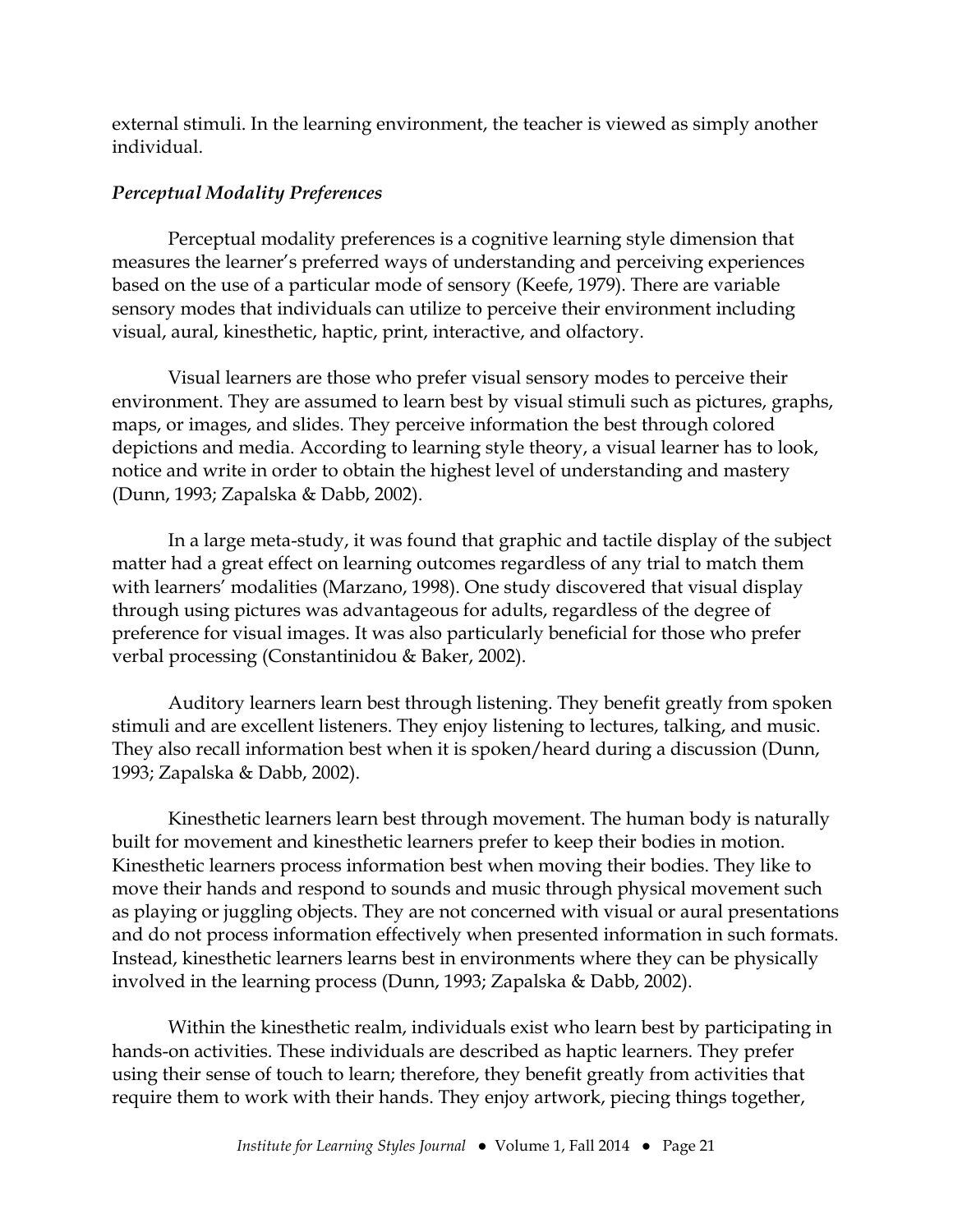tracing pictures, underlining words as they read, taking notes while listening, and keeping their hands busy; especially if they have low aural preferences (Wooldridge, 1995).

Some individuals learn best through written words. These individuals are classified as having a print modality preference. They prefer reading printed materials and absorb material best while writing and/or reading books. They also prefer to use a board for writing and they have high ability for comprehension.

Individuals who have a preference for interactive modality, learn best through verbalization. They perceive information the best by asking and answering questions during live sessions. They are interactive learners who enjoy talking and having discussions with others and they tend to talk loudly to themselves when studying. They also respect other's views and work well in groups.

Olfactory learners are those who learn best when they incorporate their sense of smell and taste. Unfortunately, there is little information regarding the importance of the olfactory sense among learners even though it has vital implications in learning process. Olfactory learners represent a small group, but they prefer to learn by connecting smells with specific memories and to comparing substances from one another. Such learners are broadly spread throughout the scientific fields such as Chemistry, Botany, and Biology.

# *Conceptual Tempo*

Learning ability differs from person to person. As a result, individuals gain knowledge by perceiving and processing information at different rates based on their personal abilities. Conceptual tempo is a cognitive reflective-impulsive construct. This style recognizes the cognitive modalities used by individuals when problem-solving.

The learners who adopt impulsive rather than reflective constructs prefer to work at a fast pass and reach a decision quickly. Typically, they rush through their work and appear careless. The quick pace in which they work often leads to a task being completed incorrectly (Cruickshank, Metcalf & Jenkins, 2008). Learners who adopt a more reflective than impulsive approach, examine alternative solutions before reaching a final decision. Reflective individuals tend to give logical, accurate responses whereas impulsive learners prefer to give the first answer that comes into mind even it is incorrect (Keefe, 1979).

# *Leveling vs. Sharpening Cognitive Style*

In 1951, Klein conducted a study in an effort to identify differences between learners while they performed simple cognitive tasks. This study led him to identify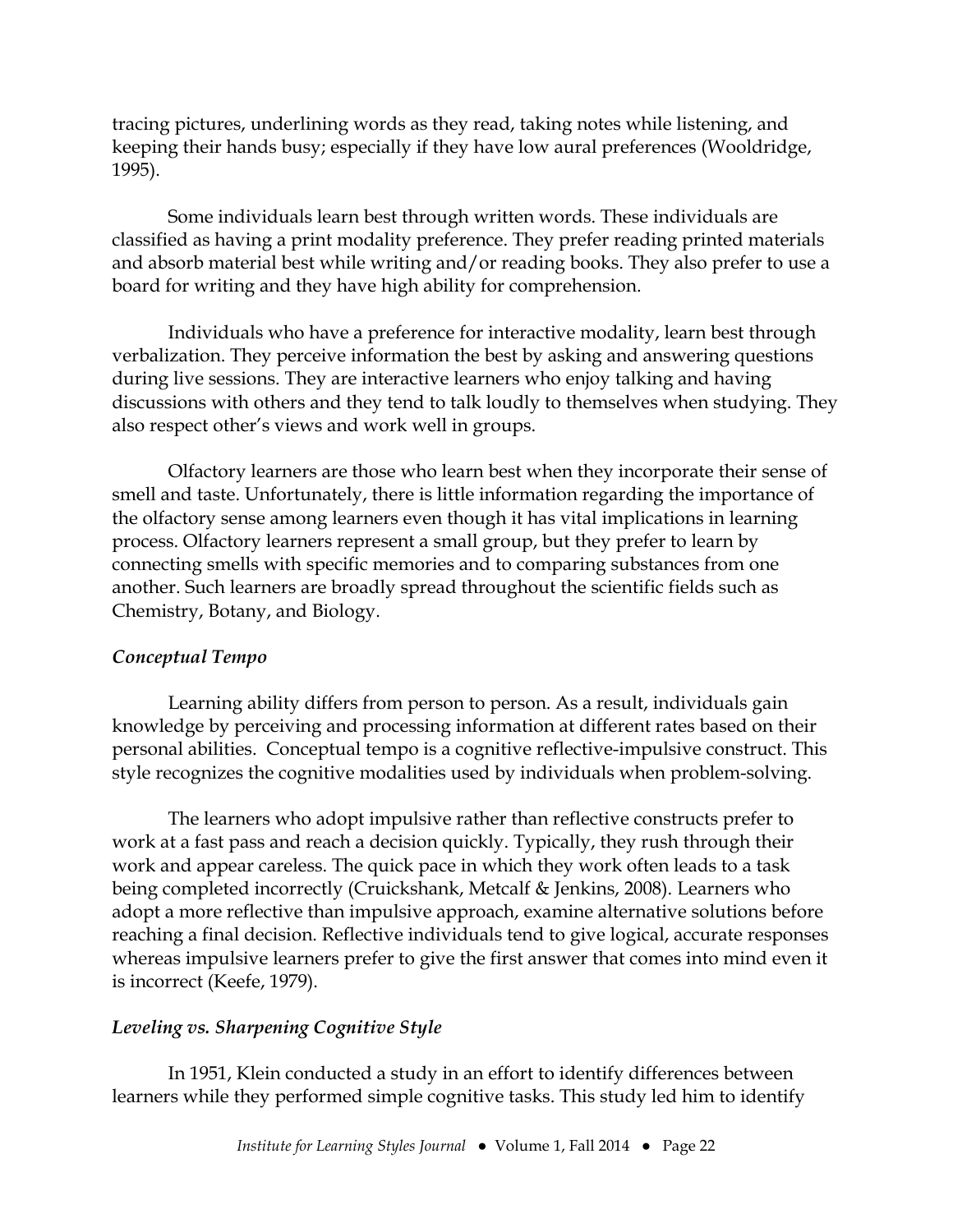two types of learners: the sharpener and the leveler. As learners, sharpeners are those who are able to identify disparities between stimuli with a high degree of accuracy. Levelers, on the other hand, focus on the similarities among stimuli and neglect differences. Levelers also tend to select many memories from the past in an attempt to clarify and categorize newly acquired information leading them to overgeneralize. Sharpeners on the other hand tend to glorify small variations and rely on a few select prior experiences (i.e. memories) when processing new knowledge leading them to overdiscriminate (Keefe, 1979).

Klein's study showed that a learners cognitive style played a role in his/her overall success due to its effect on the methods employed by learners when perceiving and solving problems. Cognitive style has also been referred to as perceptual attitudes, patterns, predispositions, cognitive attitudes, modes of responses, or cognitive system principles (Gardner, Holzman, Klein, Linton, & Spence, 1959; Holzman & Klein, 1954).

# *Conceptual Level*

Conceptual level is described as a development trait characterizing how much structure a student requires for optimal learning. The conceptual level may be considered as the basis for optimizing the teaching/learning process (Hunt, 1977). Studies have found that when two kinds of information are presented, the students with a low conceptual level are more affected by what they experienced than students with a high conceptual level. Students with a high conceptual level have also shown greater accuracy in personal perception than students with a low conceptual level. (Hunt, 1971; Hunt et al., 1978). Additional factors related to conceptual level are responsibility, the capacity of students to follow through on a task without direct or frequent supervision, the need for structure, and the amount/kind of structure required by different individuals (Keefe, 1979).

#### *Locus of Control*

Locus of control as a learning style dimension is concerned with the differences in learner perceptions that lead to specific behavioral outcomes. Locus of control is based on a continuum with internal locus of control on one end and external locus of control on the other end. An individual with internal locus of control sees himself as responsible for his own behavior. It is his/her own individual actions that merit either praise for success or reprove for failure. An individual with external locus of control believes that circumstances such as luck or other individuals are responsible for his/her behavior (Keefe, 1979). Locus of control has been shown to effect student performance (Rotter, 1971). Students who demonstrate an internal locus of control perform better in school, scoring better on tests and reaching higher levels of achievement, than students who demonstrate an external locus of control.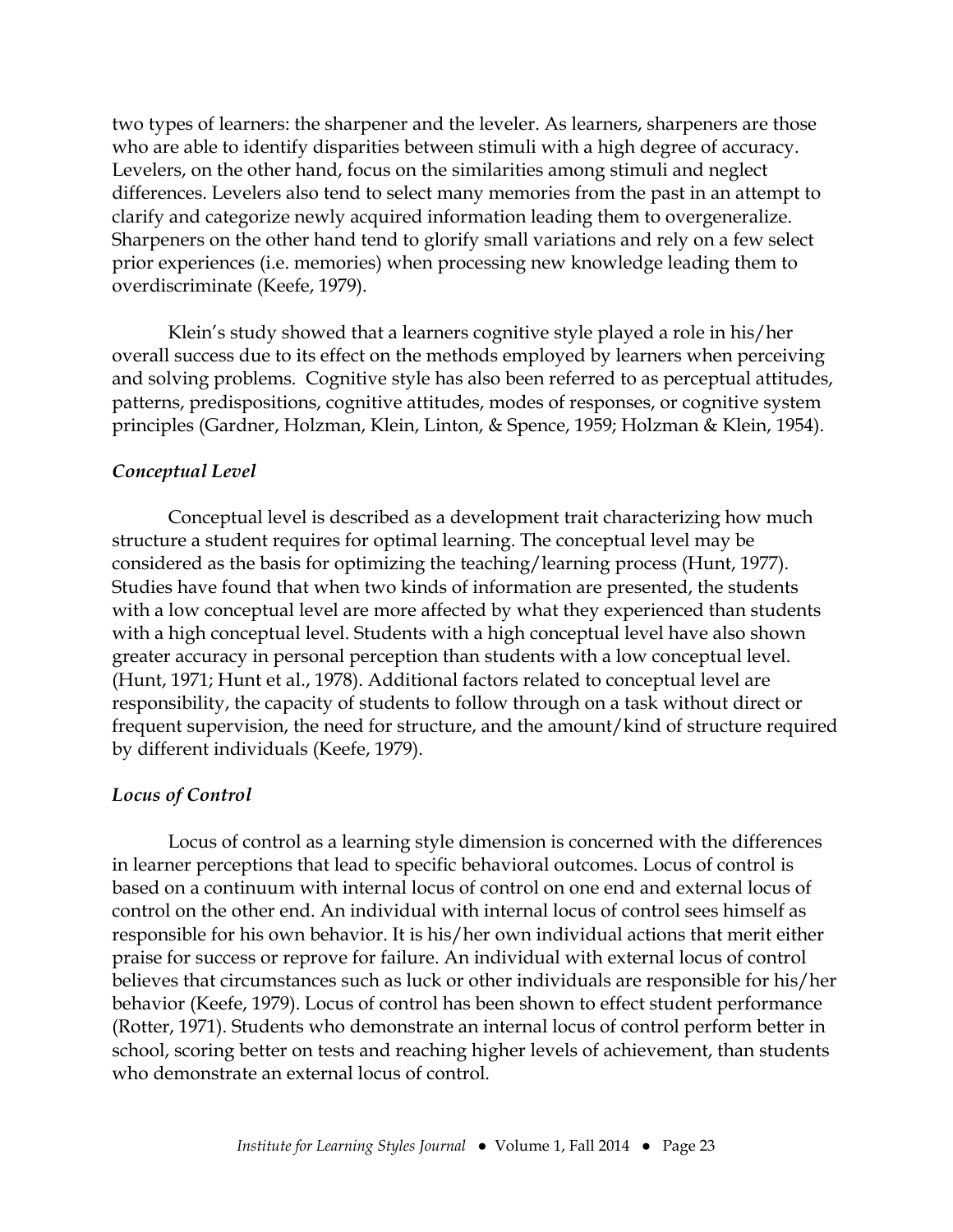Locus of control has also been tied to achievement among socioeconomic classes. Children of low socioeconomic backgrounds demonstrate behaviors related to external locus of control, believing that forces outside of themselves are responsible for their behavior and the ultimate success and/or failure resulting from said behavior; whereas, children of high socioeconomic backgrounds believe that they have control over their behavior and are responsible for the outcomes resulting from their behavior.

#### *Achievement Motivation*

In 1961, David C. McClelland proposed a theory of achievement motivation that related to learning concepts (Gibson, Ivancevich, & Donnelly, 1994). His theory focused on the behaviors that individuals exhibited in order to obtain an internal sense of achievement. Individuals with high achievement motivation perform activities or behaviors not for reward or praise, but simply for the sake of achieving their goals and experiencing a sense of accomplishment. They also set realistic goals that they will be able to fulfill. Before they act, they calculate the likelihood of their ability to successfully perform a particular behavior or action. If they believe that they will be able to successfully perform, then they will set out to achieve the goal(s); otherwise, they will not act and will instead establish more obtainable, realistic goals (Keefe, 1979).

#### *Social Motivation*

Social motivation as a learning style dimension measures the beliefs, behavior, and social interactions of an individual or a population. Social motivation is driven by cultural influence. Differences in behavior depend upon the social and ethic worldviews of an individual or those shared by a population. In this dimension, learners are affected by many factors including, socio-economic backgrounds, culture, and the standards and expectations of their peer groups. Beliefs are confirmed by interactions with others who have similar beliefs and are disconfirmed by interactions with others who do not share the same beliefs (Keefe, 1979).

#### *Masculine-Feminine Behavior*

The last dimension is the masculine-feminine behavior dimension. This dimension aims to explain the differences in brain behavior responses between males and females. Research supports evidence that there are differences in behavior that can be attributed to gender. For example, males have been shown to be more aggressive than females. They also have been shown to prefer deductive reasoning whereas females favor inductive reasoning. Also, males are more sensitive to spatial relations and the mathematical processes whereas females tend to relate verbally and have better fine motor control than males (Keefe, 1979).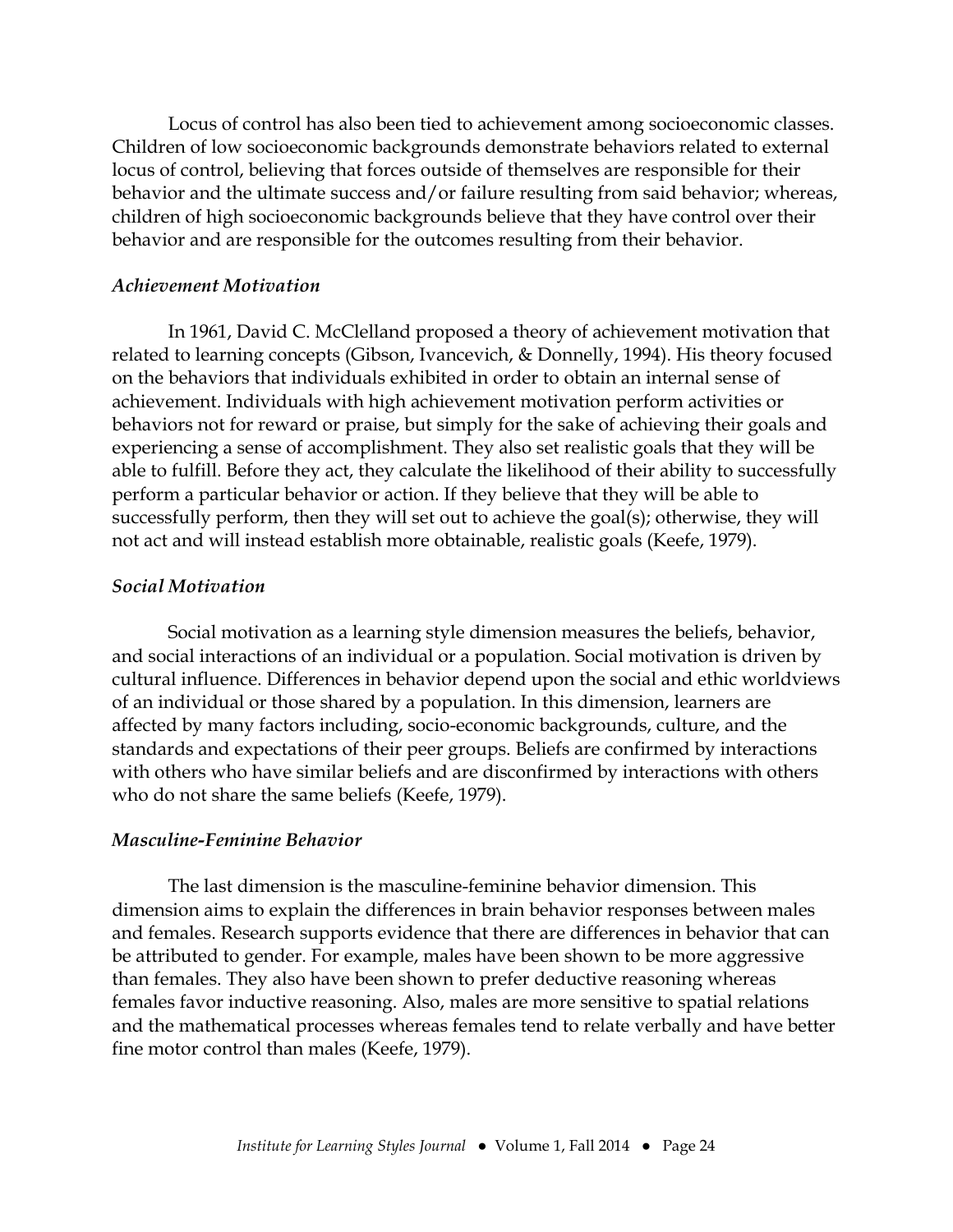#### **Conclusion**

Learning styles is a field of research that has many useful implementations for both the learner and educator. Learning styles can be simply understood as the various techniques that students prefer to use to perceive and process information and interact with the learning environment. Identifying the various dimensions of learning styles provides educators with a greater awareness of the unique characteristics of learners. Educators can use this awareness to maximize student learning and support effective education by developing teaching methods that incorporate various learning styles.

#### **References**

- Cassidy, S. (2004). Learning styles: An overview of theories, models, and measures. *Educational Psychology, 24*(4*), 419*–444.
- Cassidy, S., & Eachus, P. (2000). Learning style, academic belief systems, self-report student proficiency and academic achievement in higher education. *Educational Psychology, 20,* 307–322.
- Claxton, D. S., & Murrell, P. (1987). *Learning styles: Implications for improving educational practices* (Report No. 4). Washington, DC: Association for the Study of Higher Education.
- Claxton, D. S., & Ralston, Y. (1978). *Learning styles: The impact on teaching and administration* (Research Report No. 10). Washington, DC: American Association of Higher Education.
- Constantinidou, F., & Baker, S. (2002). Stimulus modality and verbal learning performance in normal aging*. Brain and Language*, *82*(3), 296-311.
- Cruickshank, D. R., Metcalf, K. K., & Jenkins, D. B. (2008). *The act of teaching* (3rd ed.). Boston, MA: McGraw-Hill Education.
- Dunn, R. (1983). Learning style and its relationship to exceptionality at both ends of the continuum. *Exceptional Children, 49,* 496–506.
- Dunn, R. (1993). Learning styles of the multiculturally diverse. *Emergency Librarian, 20*(4), 24–32.
- Gardner, R. W., Holzman, P. S., Klein, G. S., Linton, H. B., & Spence, D. P. (1959). *Cognitive control. A study of individual consistencies in cognitive behavior: Part 4. Psychological issues.* New York: International Universities Press.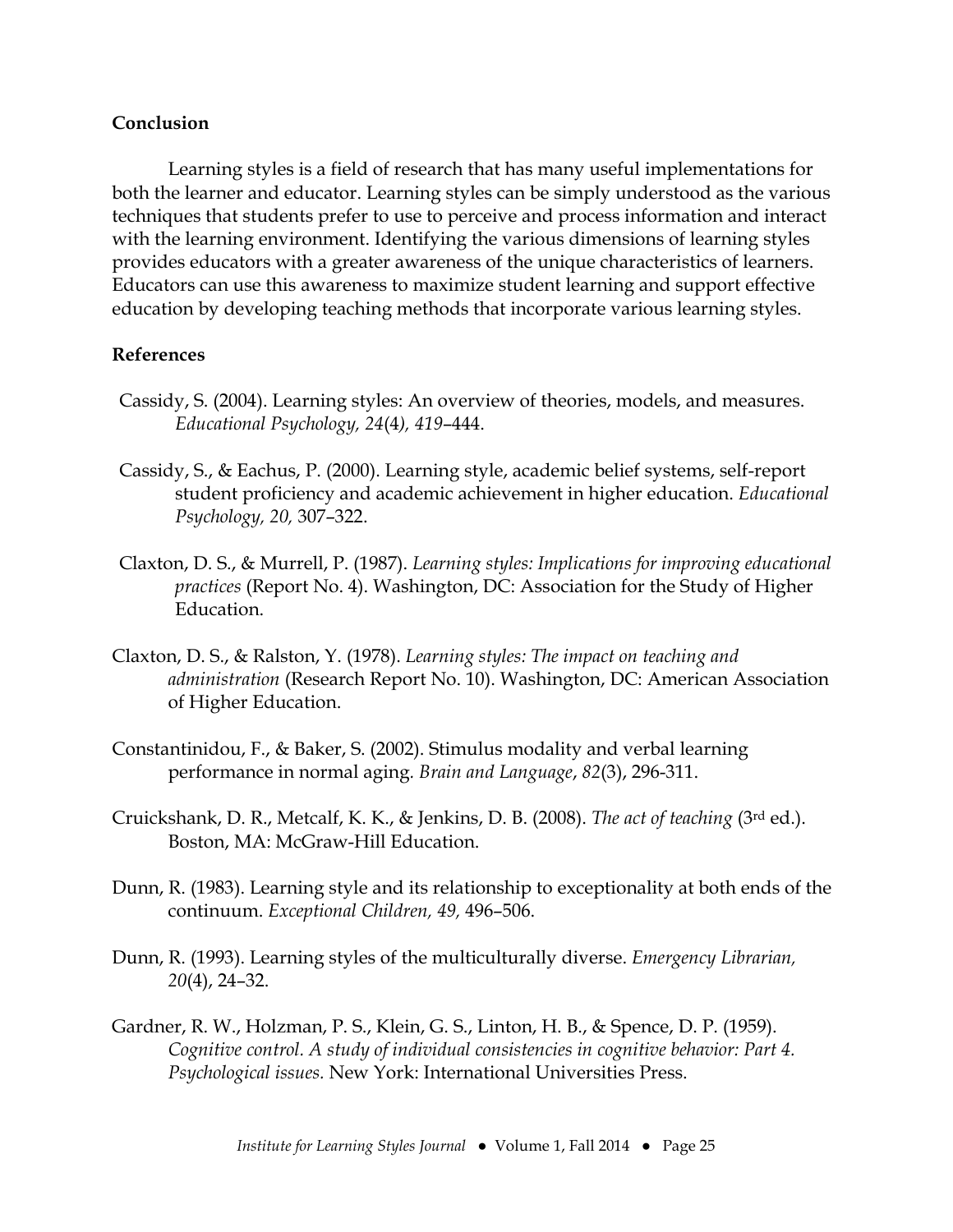- Gibson, J. L., Ivancevich, J. M., & Donnelly, J. H. (1994).*Organizations: Behavior, structure, processes* (8th ed.). Homewood, IL: Irwin.
- Griggs, S. A. (1991). Learning styles counseling. Ann Arbor, MI: ERIC Counseling and Personnel Services Clearinghouse, the University of Michigan.
- Harrison, G., Andrews, J., & Saklofske, D. (2003). Current perspectives on cognitive learning styles. *Education Canada, 43*(2), 44–47.
- Hill, J. E., & Nunnery, D. N. (1973). *The educational sciences*. Bloomfield Hills, MI: Oakland Community College Press.
- Holzman, P.S., & Klein, G. S. (1954). Cognitive system- principles of leveling and sharpening: Individual differences in assimilation effects in visual time error. *Journal of Psychology*, 37, 105-122.
- Hunt, D. E. (1977). Conceptual level theory and research as guides to educational practices. *Interchang*e, *8*(4), 78-90.
- Hunt, D. E., Butler, L. F., Noy, J. E., & Rosser, M. E. (1978). *Assessing conceptual level by the paragraph completion method*. Informal Series 13. Toronto: Ontario Institute for Studies in Education.
- Kagan, J. (1966). Reflection- impulsivity: The generality and dynamics of conceptual tempo. *Journal of Abnormal Psychology*, *71*, 17-24.
- Keefe, J. W. (1979). Learning style: An overview. In J. W. Keefe (Ed*.) Student learning styles: Diagnosing and prescribing programs* (pp. 1-17). Reston, VA: National Association of Secondary School Principals.
- Kirby, P. (1979). Cognitive style, learning style, and transfer skill acquisition. Information Series No. 195. Columbus, OH: Ohio State University, National Center for Research in Vocational Education, Eric Digest 186685.
- MacCoby. E., & Jacklin, C. N. (1974). Myth, reality and shades of gray: What we know and don't know about sex differences*. Psychology Today*, *8*, 109-112.
- Marzano, R. J. (1998). *A theory-based meta-analysis of research on instruction.* Aurora, CO: Mid-continent Regional Education Laboratory.
- McClelland, D. C. (1971). *Motivational trends in society*. Morristown, NJ: General Learning Press.